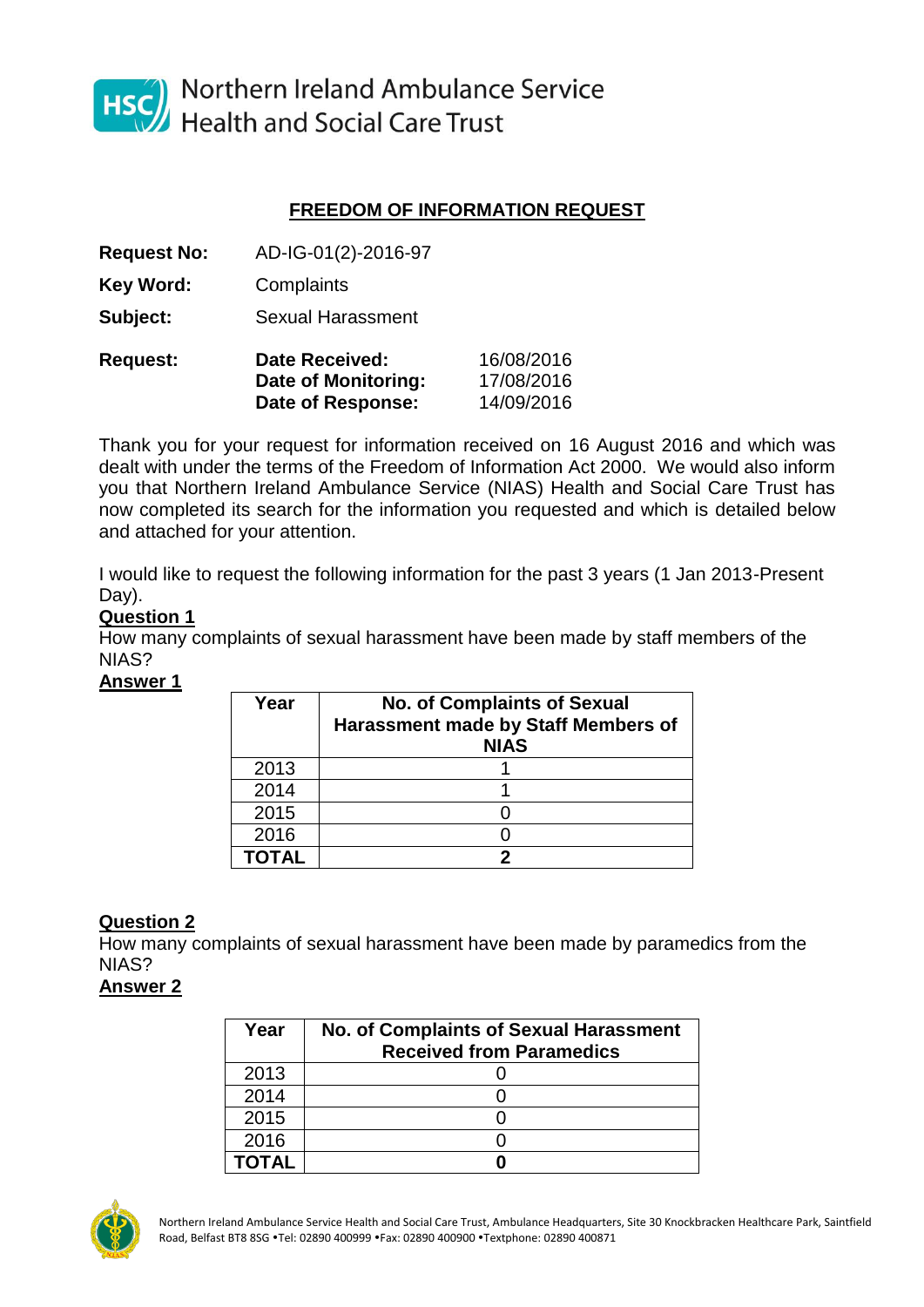# **Question 3**

How many complaints of sexual harassment in both cases were made against another member of staff or against another paramedic?

### **Answer 3**

| Year | <b>No. of Complaints of Sexual Harassment</b><br>Made against another member or staff or<br>against another Paramedic |  |  |
|------|-----------------------------------------------------------------------------------------------------------------------|--|--|
| 2013 |                                                                                                                       |  |  |
| 2014 |                                                                                                                       |  |  |
| 2015 |                                                                                                                       |  |  |
| 2016 |                                                                                                                       |  |  |
|      |                                                                                                                       |  |  |

## **Question 4**

How many complaints of sexual harassment were made against members of the public (by NIAS staff)?

### **Answer 5**

| Year  | *No. of Complaints of Sexual<br>Harassment made against members of<br>the public by NIAS staff |
|-------|------------------------------------------------------------------------------------------------|
| 2013  |                                                                                                |
| 2014  |                                                                                                |
| 2015  | 2                                                                                              |
| 2016  |                                                                                                |
| ΤΟΤΑΙ |                                                                                                |

*\*Please note this data is based on Untoward Incident Forms completed by staff which suggest inappropriate sexual behaviours from member of the public being treated by NIAS staff.*

### **Question 5**

How many staff members have been disciplined for sexual harassment? **Answer 5**

| Year         | No. of Staff Members Disciplined for<br><b>Sexual Harassment</b> |
|--------------|------------------------------------------------------------------|
| 2013         |                                                                  |
| 2014         |                                                                  |
| 2015         |                                                                  |
| 2016         |                                                                  |
| <b>TOTAL</b> |                                                                  |

### **Question 6**

How many paramedics have been disciplined for sexual harassment?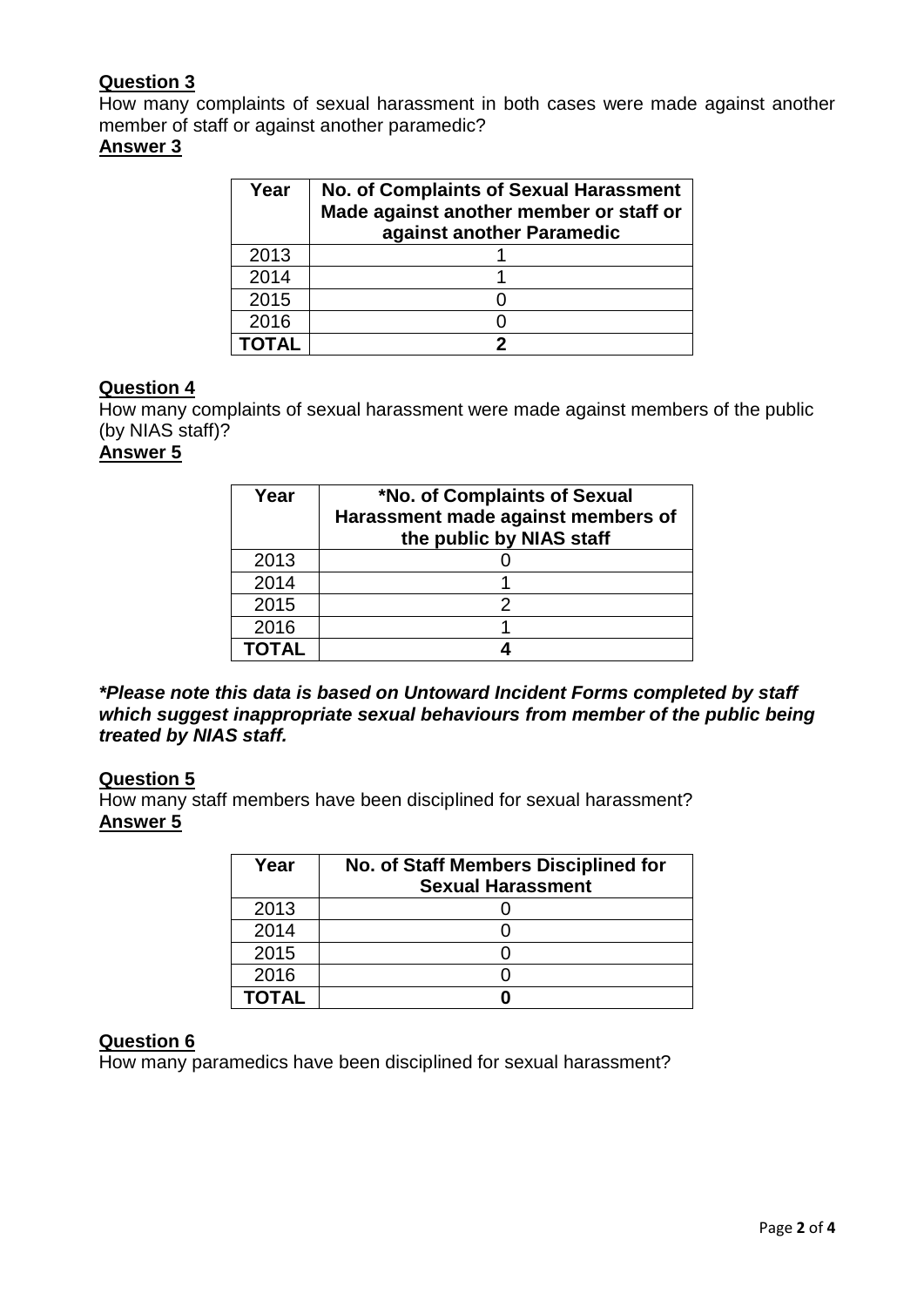### **Answer 6**

| Year         | <b>No of Paramedics Disciplined for Sexual</b> |  |  |
|--------------|------------------------------------------------|--|--|
|              | <b>Harassment</b>                              |  |  |
| 2013         |                                                |  |  |
| 2014         |                                                |  |  |
| 2015         |                                                |  |  |
| 2016         |                                                |  |  |
| <b>TOTAL</b> |                                                |  |  |

## **Question 7**

What form of discipline has been administered in these cases? **Answer 7**

Not applicable.

#### **Question 8**

If fines have been applied, what is the total amount of fines applied?

#### **Answer 8**

Not applicable.

#### **Question 9**

How many paramedics or staff members have been dismissed over sexual harassment? **Answer 9**

Not applicable.

# **Question 10**

If possible, could I get a year-by-year breakdown of the figures?

#### **Answer 10**

Not applicable.

I hope the above fully assists you. If you are dissatisfied in any way with the handling of your request, you have the right to request a review. You should do this as soon as possible, or in any case within two months of the date of issue of this letter. Please note that, under the Re-use of Public Sector Information Regulations, if you wish to publish or otherwise use this information besides for your own means, you will need to seek our permission to do so.

In the event that you require a review to be undertaken, you can do so by writing to the Finance and ICT Director, Northern Ireland Ambulance Service (NIAS) HSC Trust, Site 30, Knockbracken Healthcare Park, Saintfield Road, Belfast, BT8 8SG.

If following an internal review, carried out by an independent decision maker, you remain dissatisfied in any way with the handling of the request, you may make a complaint under Section 50 of the Freedom of Information Act, to the Information Commissioner's Office and ask that they investigate whether the Trust has complied with the terms of the Freedom of Information Act.

You can write to the Information Commissioner at:

| Website:   | ni@ico.org.uk              |                                                                |  |  |  |  |  |
|------------|----------------------------|----------------------------------------------------------------|--|--|--|--|--|
| Post:      |                            | Information Commissioner's Office, Wycliffe House, Water Lane, |  |  |  |  |  |
|            | Wilmslow, CHESHIRE SK9 5AF |                                                                |  |  |  |  |  |
| Telephone: |                            | 028 9027 8757 or 0303 123 1114 (Belfast based Office)          |  |  |  |  |  |